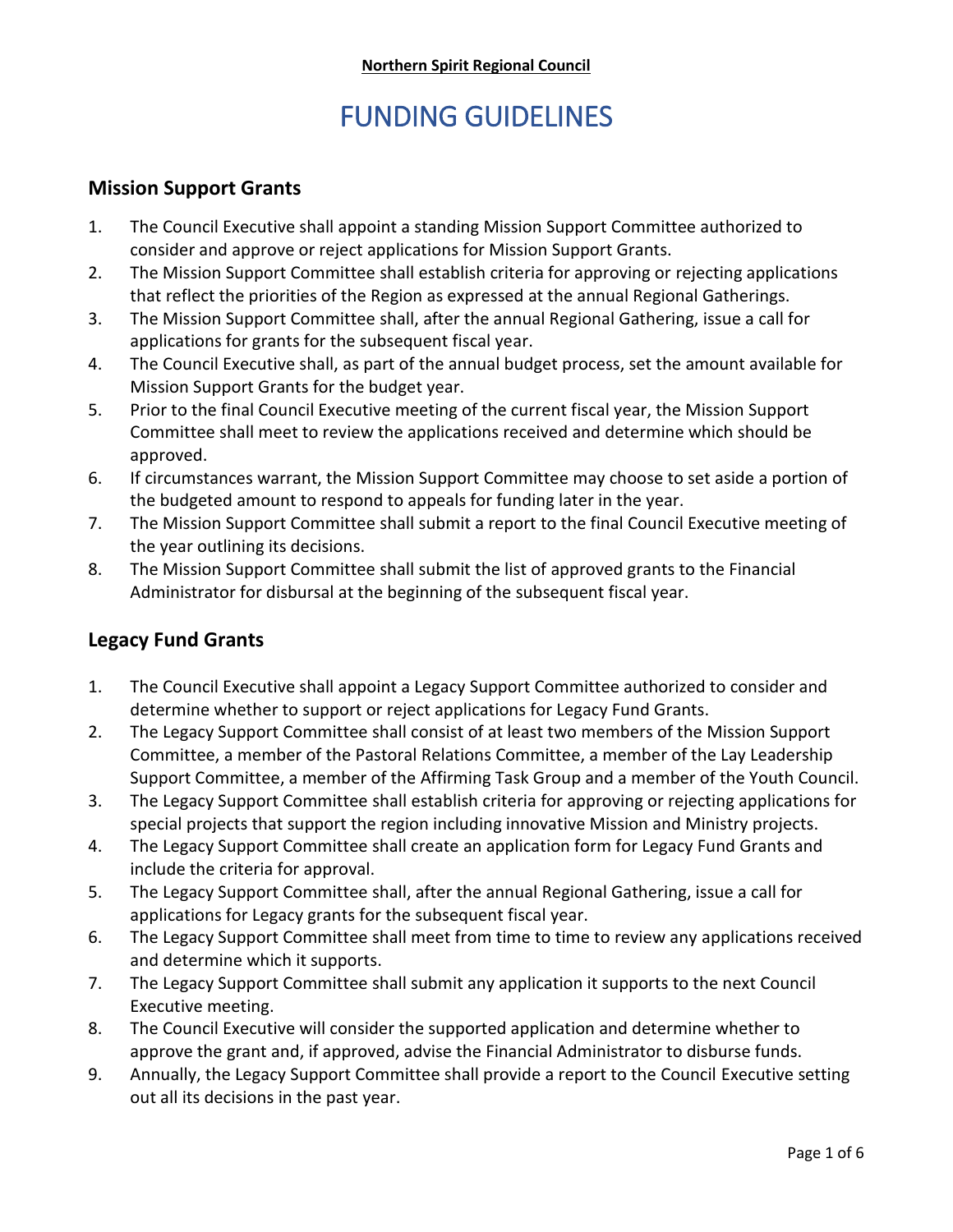## **Student Bursaries**

- 1. The Ministry Personnel Support Committee administers the Student Bursary Fund on behalf of the Chinook Winds and Northern Spirit Councils to assist candidates with educational costs while in school.
- 2. The Ministry Personnel Support Committee shall establish criteria for approving the awarding of bursaries to Candidates who are preparing for Ministry in The United Church of Canada, under the supervision of the Office of Vocation.
- 3. Candidates for the Order of Ministry (Ordained and Diaconal) and Designated Lay Ministry, as well as Candidates in the process of Admission to the Order of Ministry in The United Church of Canada may apply.
- 4. Annually, applicants shall submit their application form and evidence of meeting the criteria by February 15.
- 5. The Ministry Personnel Support Committee shall meet before March 31 and approve bursaries to those who meet the criteria and advise the Financial Administrator to disburse funds.
- 6. Annually, the Ministry Personnel Support Committee shall provide a report to the Chinook Winds and Northern Spirit Councils setting out its decisions for the past year.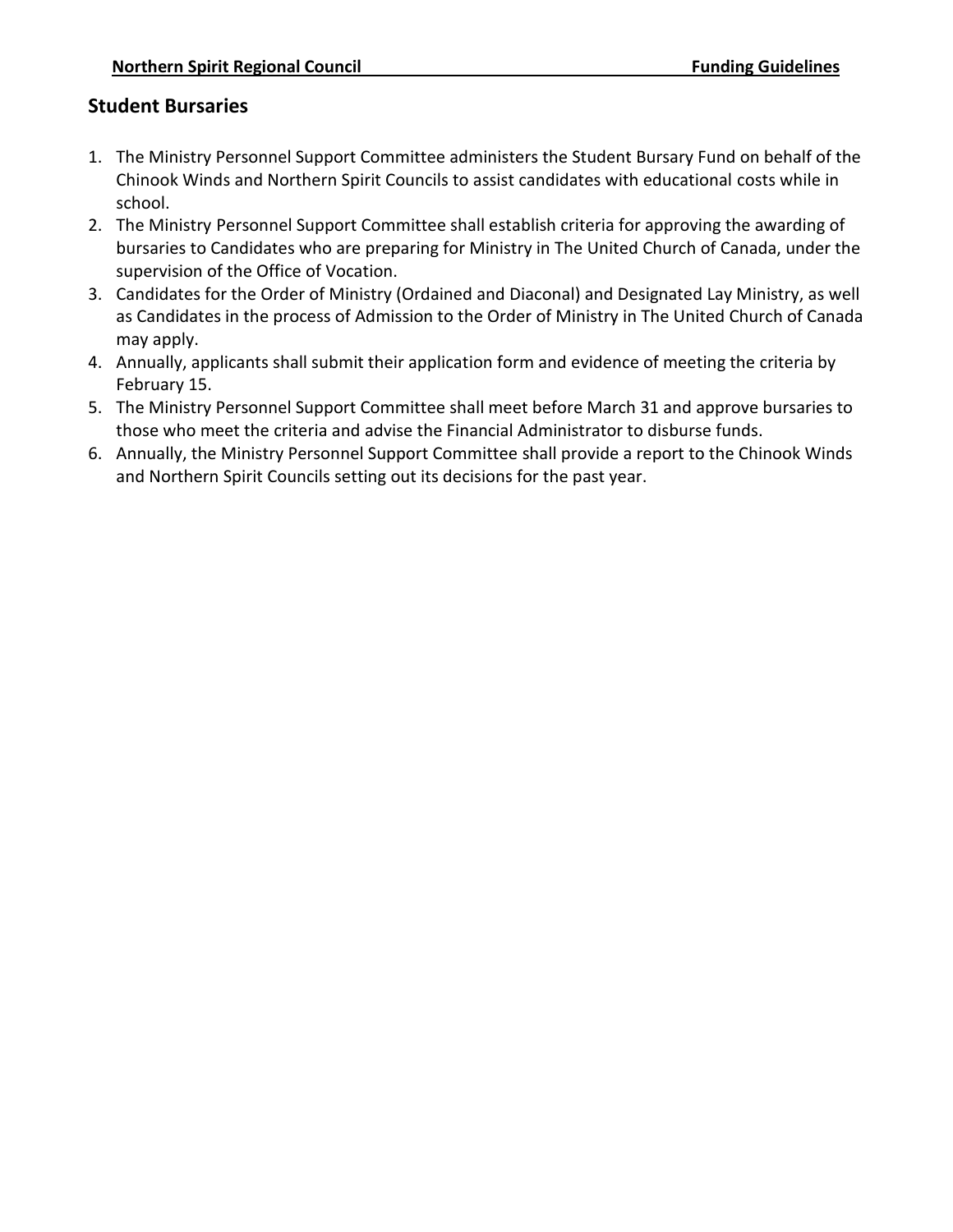## **Commissions and Standing Committees**

- 1. The Council Executive may, from time to time, establish commissions and standing committees to carry out some aspects of the work of the Regional Council. These include (but are not limited to):
	- 1.1 Pastoral Relations Commission
	- 1.2 Property Commission
	- 1.3 Mission Support Committee
	- 1.4 Regional Gathering Planning Committee
	- 1.5 Legacy Support Committee
	- 1.6 Ministry Personnel Support Committee
	- 1.7 Lay Leadership Support Committee
	- 1.8 Community of Faith Support Committee
- 2. Each commission or standing committee shall, by September 30 each year, submit a detailed budget request for the next fiscal year. The budget should, as far as possible, include a description of the specific items for which funding is requested and the estimated cost of each.
- 3. The Council Executive will consider these budget requests in the preparation of the annual budget and will, to the extent possible or practical, honour them. Any adjustments to requested budgets will be made in consultation with the Chair of the commission or committee.
- 4. The committee or commission may reallocate their budget as needed among the categories in the original request. However, expenditures of more than \$500 on items not contemplated in the original request must be approved by either the Executive Minister or the Council Executive.
- 5. The work of these commissions and committees is important and the Council is committed to providing sufficient funds to carry out this work. However, if significant cost overruns (more than 25% of the original budget) are expected, the Chair must advise the Council Executive as soon as possible to enable the Executive to consider the matter.

# **Task Groups**

- 1. The Council Executive may, from time to time, find it necessary to establish task groups for specific, time-limited purposes.
- 2. At the time a task group is formed, the Council Executive will authorize a budget for that committee for each fiscal year during which it is expected to operate.
- 3. The annual budget will include provisions for all existing task groups.
- 4. Funding for new task groups will be considered unbudgeted expenditures in the current fiscal year.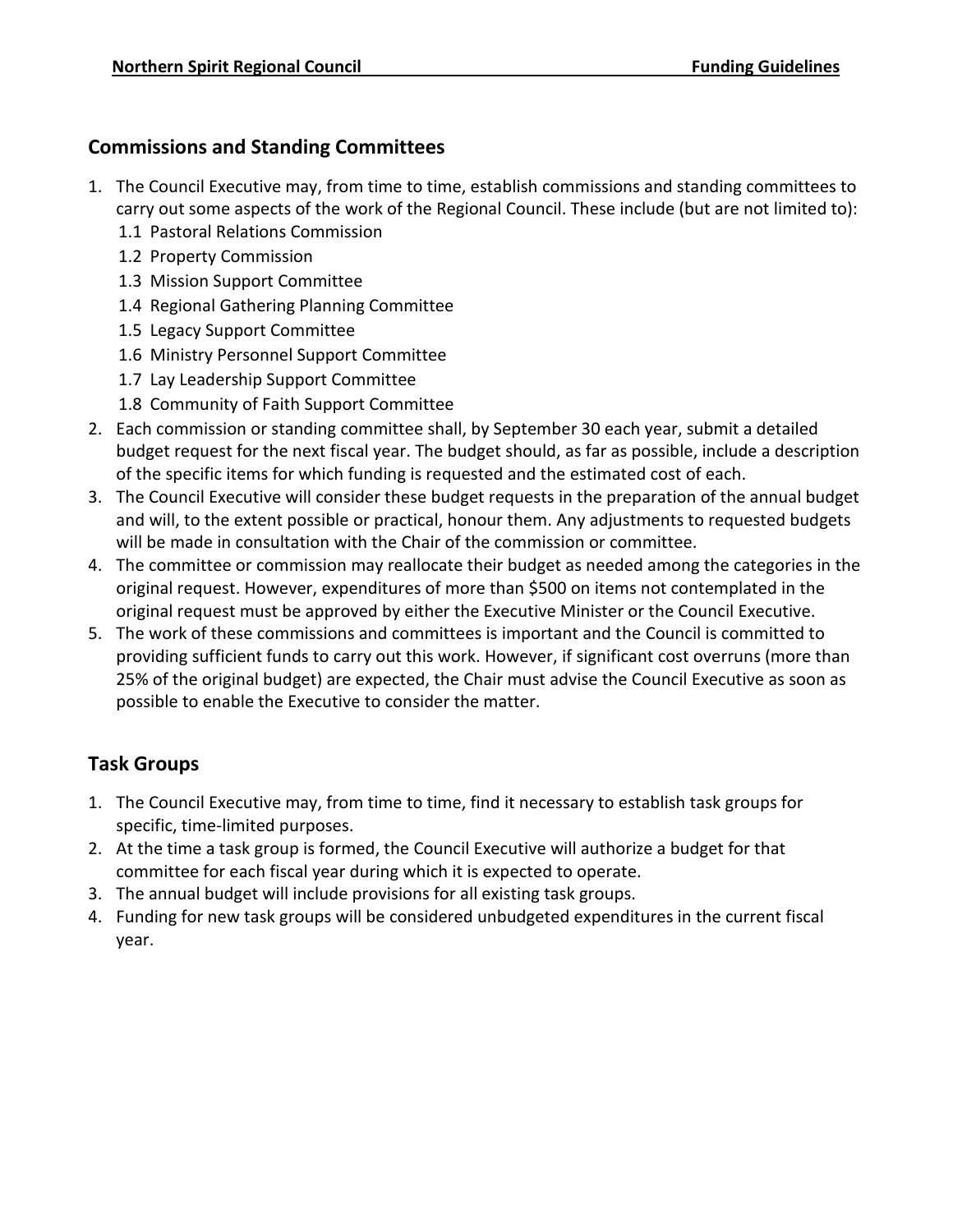## **Other funding requests**

- 1. The Council Executive may, from time to time, receive requests to provide funds for purposes not contemplated in the annual budget.
- 2. The primary criterion for approving these requests is that expenditure fulfills a need or priority identified by the Region that is not already being adequately met.
- 3. The Executive Minister is authorized to approve such requests up to \$1,000.
- 4. Requests for more than \$1,000 must be approved by the Council Executive.
- 5. If the Executive approves the request, it must also designate the source of the funds:
	- 5.1 Uncommitted funds from the Mission & Ministry portion of the General Council Grant.
	- 5.2 Mission Support Grants (if the event meets the criteria established for those grants).
	- 5.3 Internally restricted reserves (if the event satisfies the criteria established for those reserves).
	- 5.4 Operating reserves.
	- 5.5 Legacy Fund.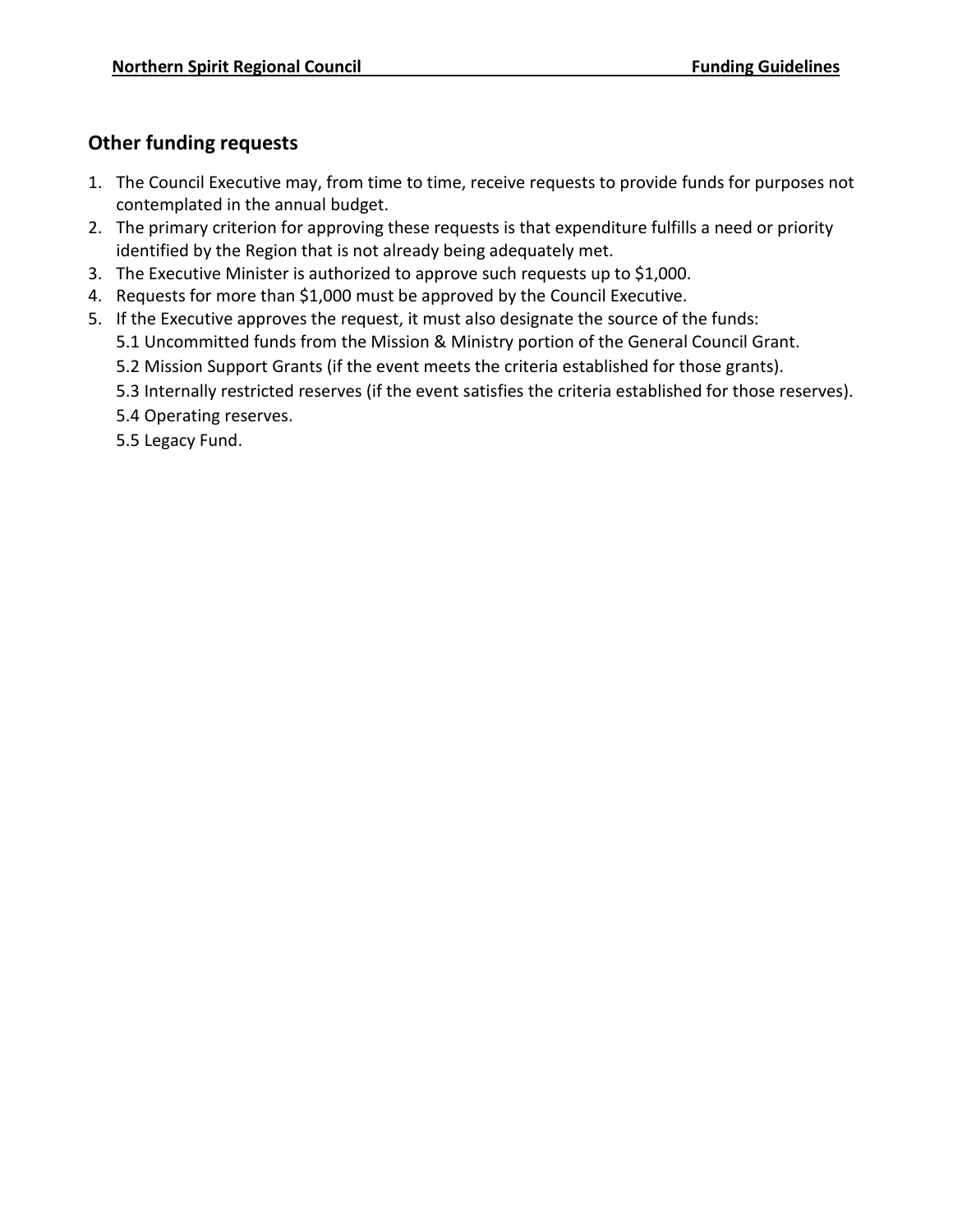## **Events**

#### 1. **Annual Regional Gathering**

- 1.1 Every third year the Regional Gathering will be in-person.
- 1.2 An In-Person Gathering Fund is established.
- 1.3 The annual regional gathering will be funded from the Governance & Shared Services portion of the General Council Grant.
- 1.4 The annual budget will include 1/3 of the estimated cost of the in-person gathering. Annually that amount will be transferred to the Fund from the operating surplus.
- 1.5 A Regional Gathering Planning Committee shall be established each year to plan the regional gathering in the next fiscal year.
- 1.6 The Planning Committee will submit, prior to the final Council Executive meeting of the year, a budget that includes:
	- 1.6.1 The estimated expenditures, by category, for the next regional gathering.
	- 1.6.2 Any anticipated recovery of costs (e.g. through fees charged to cover meals, etc.).
	- 1.6.3 The estimated costs to be incurred by the Planning Committee throughout the next fiscal year (related to both the current regional gathering and the next one).
	- 1.7 The Fund shall be used for expenses of the in-person gathering, such expenses to be approved by the Executive Minister and the Chair of the Planning Committee.
	- 1.8 The Fund shall be wound up if in-person gatherings will no longer be held and any funds remaining shall be transferred to operating surplus

## 2 **Other recurring events**

- 2.1 The Regional Council may choose to establish other recurring events (whether on an annual basis or on some other schedule) which promote the mission and values of the Region. Alternatively, the Council may choose to support recurring events put on by other entities which the Council feels are consistent with the priorities of the Region.
- 2.2 Funding for these events will come from the Mission & Ministry portion of the General Council Grant.
- 2.3 If the event is established by the Council, a Planning Task Group shall be struck for each occurrence of the event.
- 2.4 The Planning Task Group or other entity responsible for the event will submit, prior to the final Council Executive meeting of the year, a budget that includes:
	- 2.4.1 The estimated revenues and expenditures, by category, for any event planned for the next fiscal year.
	- 2.4.2 Any anticipated funding from other sources.
	- 2.4.3 Where applicable, the estimated costs to be incurred by the Planning Task Group.